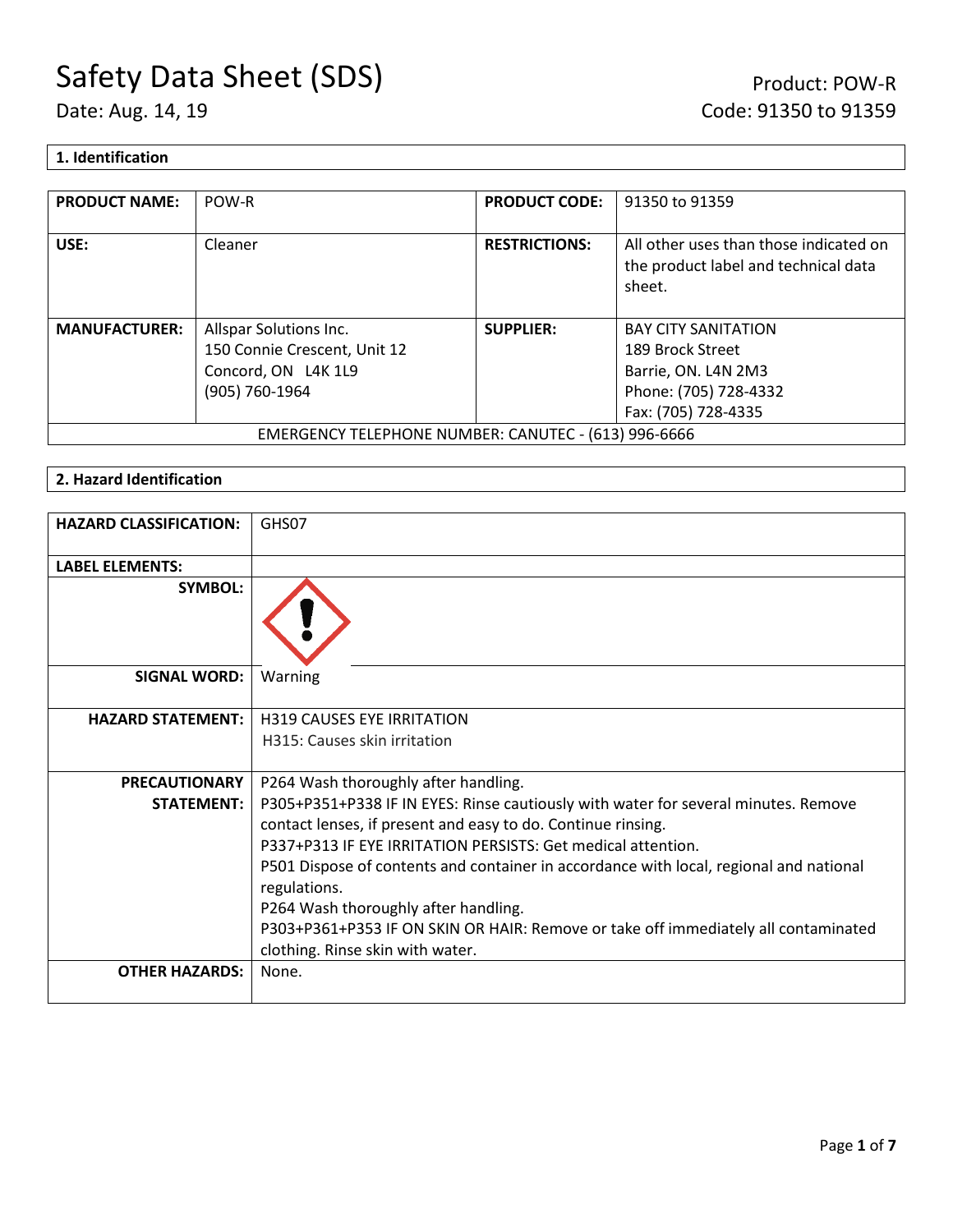#### **3. COMPOSITION / INFORMATION ON INGREDIENTS**

| <b>CHEMICAL NAME</b> | <b>COMMON NAME</b> | <b>CAS REGISTRY</b> | <b>CONCENTRATION</b> |
|----------------------|--------------------|---------------------|----------------------|
| Isopropyl alcohol    | IPA                | 67-63-0             | $1 - 5%$             |
| Propylene glycol     | Propylene glycol   | 57-55-6             | $10 - 30 \%$         |
|                      |                    |                     |                      |

For production reasons a range is given. There are no additional ingredients present which, within the current knowledge of the supplier and in the concentrations applicable, are classified as hazardous to health or the environment and hence require reporting in this section NOTE: Confidential business information rules can apply.

#### **4. FIRST-AID MEASURES**

| <b>FIRST-AID MEASURES BY ROUTE OF EXPOSURE:</b>                                            |                                                                                                                                                                                                                                                                                                                                                                                                                                                                                                                                                                                                                                                                                                                                                                                                                             |
|--------------------------------------------------------------------------------------------|-----------------------------------------------------------------------------------------------------------------------------------------------------------------------------------------------------------------------------------------------------------------------------------------------------------------------------------------------------------------------------------------------------------------------------------------------------------------------------------------------------------------------------------------------------------------------------------------------------------------------------------------------------------------------------------------------------------------------------------------------------------------------------------------------------------------------------|
| <b>INHALATION:</b>                                                                         | Remove victim to fresh air and keep at rest in a position comfortable for breathing. If<br>it is suspected that fumes are still present, the rescuer should wear an appropriate<br>mask or self-contained breathing apparatus. If not breathing, if breathing is irregular<br>or if respiratory arrest occurs, provide artificial respiration or oxygen by trained<br>personnel. It may be dangerous to the person providing aid to give mouth-to-mouth<br>resuscitation. Get medical attention. If necessary, call a poison center or physician. If<br>unconscious, place in recovery position and get medical attention immediately.<br>Maintain an open airway. Loosen tight clothing such as a collar, tie, belt or<br>waistband.                                                                                       |
| <b>SKIN CONTACT:</b>                                                                       | Flush contaminated skin with plenty of water. Remove contaminated clothing and<br>shoes. Get medical attention if symptoms occur. Wash clothing before reuse. Clean<br>shoes thoroughly before reuse.                                                                                                                                                                                                                                                                                                                                                                                                                                                                                                                                                                                                                       |
| <b>EYE CONTACT:</b>                                                                        | Immediately flush eyes with plenty of water, occasionally lifting the upper and lower<br>eyelids. Check for and remove any contact lenses. Continue to rinse for at least 10<br>minutes. Get medical attention.                                                                                                                                                                                                                                                                                                                                                                                                                                                                                                                                                                                                             |
| <b>INGESTION:</b>                                                                          | Wash out mouth with water. Remove dentures if any. Remove victim to fresh air and<br>keep at rest in a position comfortable for breathing. If material has been swallowed<br>and the exposed person is conscious, give small quantities of water to drink. Stop if<br>the exposed person feels sick as vomiting may be dangerous. Do not induce vomiting<br>unless directed to do so by medical personnel. If vomiting occurs, the head should be<br>kept low so that vomit does not enter the lungs. Get medical attention. If necessary,<br>call a poison center or physician. Never give anything by mouth to an unconscious<br>person. If unconscious, place in recovery position and get medical attention<br>immediately. Maintain an open airway. Loosen tight clothing such as a collar, tie, belt<br>or waistband. |
| <b>MOST IMPORTANT SYMPTOMS</b><br><b>AND EFFECTS (ACUTE OR</b><br>DELAYED):                | None known.                                                                                                                                                                                                                                                                                                                                                                                                                                                                                                                                                                                                                                                                                                                                                                                                                 |
| <b>IMMEDIATE MEDICAL</b><br><b>ATTENTION AND SPECIAL</b><br><b>TREATMENT IF NECESSARY:</b> | Treat symptomatically. Contact poison treatment specialist immediately if large<br>quantities have been ingested.                                                                                                                                                                                                                                                                                                                                                                                                                                                                                                                                                                                                                                                                                                           |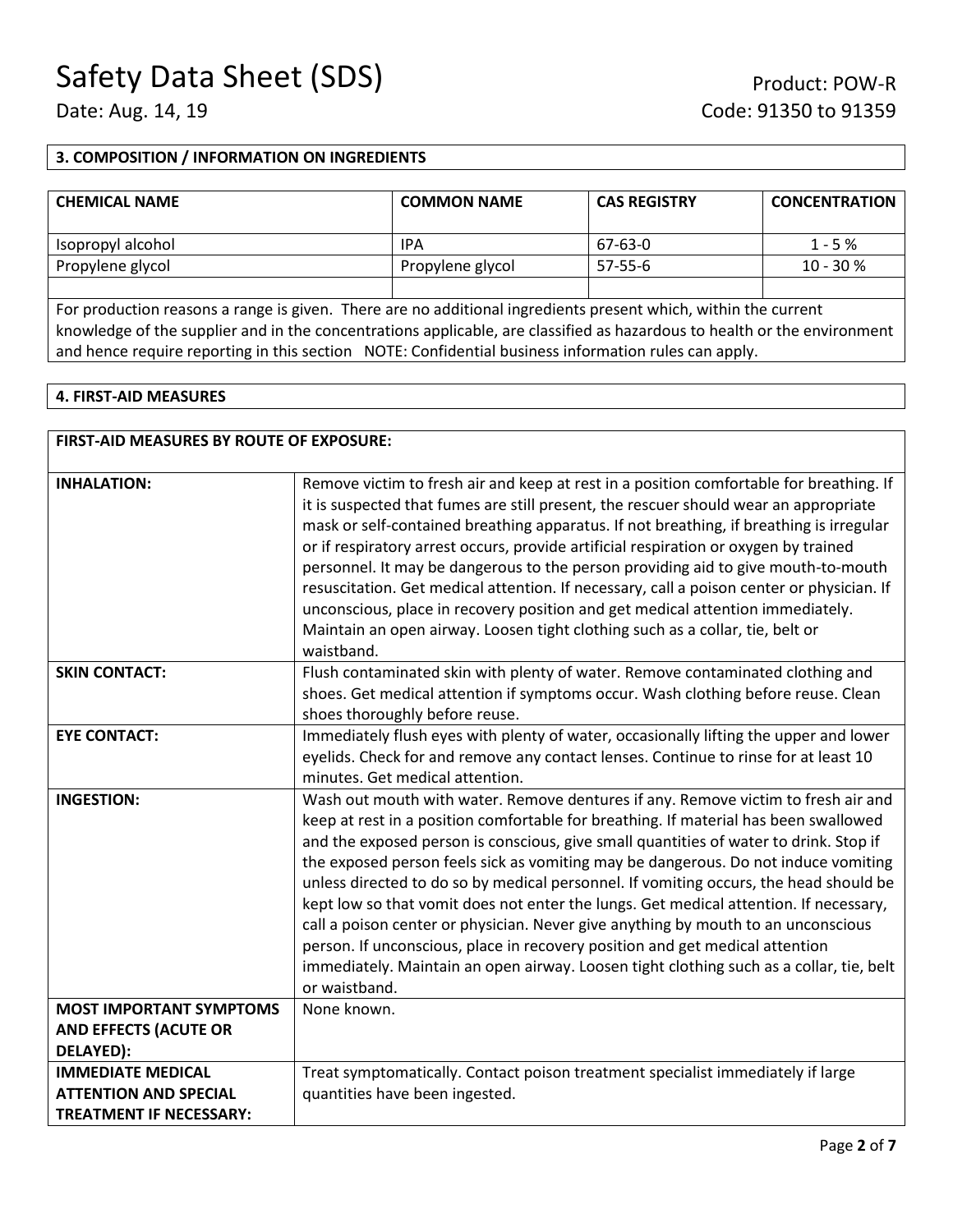#### **5. FIRE-FIGHTING MEASURES**

| Use dry chemical, $CO2$ , water spray (fog) or foam.                             |  |
|----------------------------------------------------------------------------------|--|
| Do not use water jet.                                                            |  |
| In case of accidental fire and extreme heat conditions, the following            |  |
| gaseous products can be released after water evaporation: hydrocarbons,          |  |
| carbon monoxides and dioxides (COx) and nitrogen dioxide (NOx).                  |  |
| Fire-fighters should wear appropriate protective equipment and self-             |  |
| contained breathing apparatus (SCBA) with a full face-piece operated in          |  |
| positive pressure mode. Promptly isolate the scene by removing all               |  |
| persons from the vicinity of the incident if there is a fire. No action shall be |  |
| taken involving any personal risk or without suitable training.                  |  |
|                                                                                  |  |
|                                                                                  |  |

#### **6. ACCIDENTAL RELEASE MEASURES**

| PERSONAL PRECAUTIONS, PROTECTIVE<br><b>EQUIPMENT AND EMERGENCY PROCEDURES:</b> | No action shall be taken involving any personal risk or without<br>suitable training. Evacuate surrounding areas. Keep unnecessary and<br>unprotected personnel from entering. Do not touch or walk through<br>spilled material. Shut off all ignition sources. No flares, smoking or<br>flames in hazard area. Avoid breathing vapor or mist. Provide<br>adequate ventilation. Wear appropriate respirator when ventilation<br>is inadequate. Put on appropriate personal protective equipment.                                                                                                                                                                                                                                                                                                                                                                                                                                                                                                                                                                                                                                                         |
|--------------------------------------------------------------------------------|----------------------------------------------------------------------------------------------------------------------------------------------------------------------------------------------------------------------------------------------------------------------------------------------------------------------------------------------------------------------------------------------------------------------------------------------------------------------------------------------------------------------------------------------------------------------------------------------------------------------------------------------------------------------------------------------------------------------------------------------------------------------------------------------------------------------------------------------------------------------------------------------------------------------------------------------------------------------------------------------------------------------------------------------------------------------------------------------------------------------------------------------------------|
| <b>METHODS AND MATERIALS FOR</b><br><b>CONTAINMENT AND CLEANING UP:</b>        | SMALL SPILL: Stop leak if without risk. Move containers from spill<br>area. Use spark-proof tools and explosion-proof equipment. Dilute<br>with water and mop up if water-soluble. Alternatively, or if water-<br>insoluble, absorb with an inert dry material and place in an<br>appropriate waste disposal container. Dispose of via a licensed waste<br>disposal contractor.<br>LARGE SPILL: Stop leak if without risk. Move containers from spill<br>area. Use spark-proof tools and explosion-proof equipment.<br>Approach release from upwind. Prevent entry into sewers, water<br>courses, basements or confined areas. Wash spillages into an<br>effluent treatment plant or proceed as follows. Contain and collect<br>spillage with non-combustible, absorbent material e.g. sand, earth,<br>vermiculite or diatomaceous earth and place in container for<br>disposal according to local regulations (see Section 13). Dispose of<br>via a licensed waste disposal contractor. Contaminated absorbent<br>material may pose the same hazard as the spilled product. Note: see<br>Section 1 for emergency contact information and Section 13 for |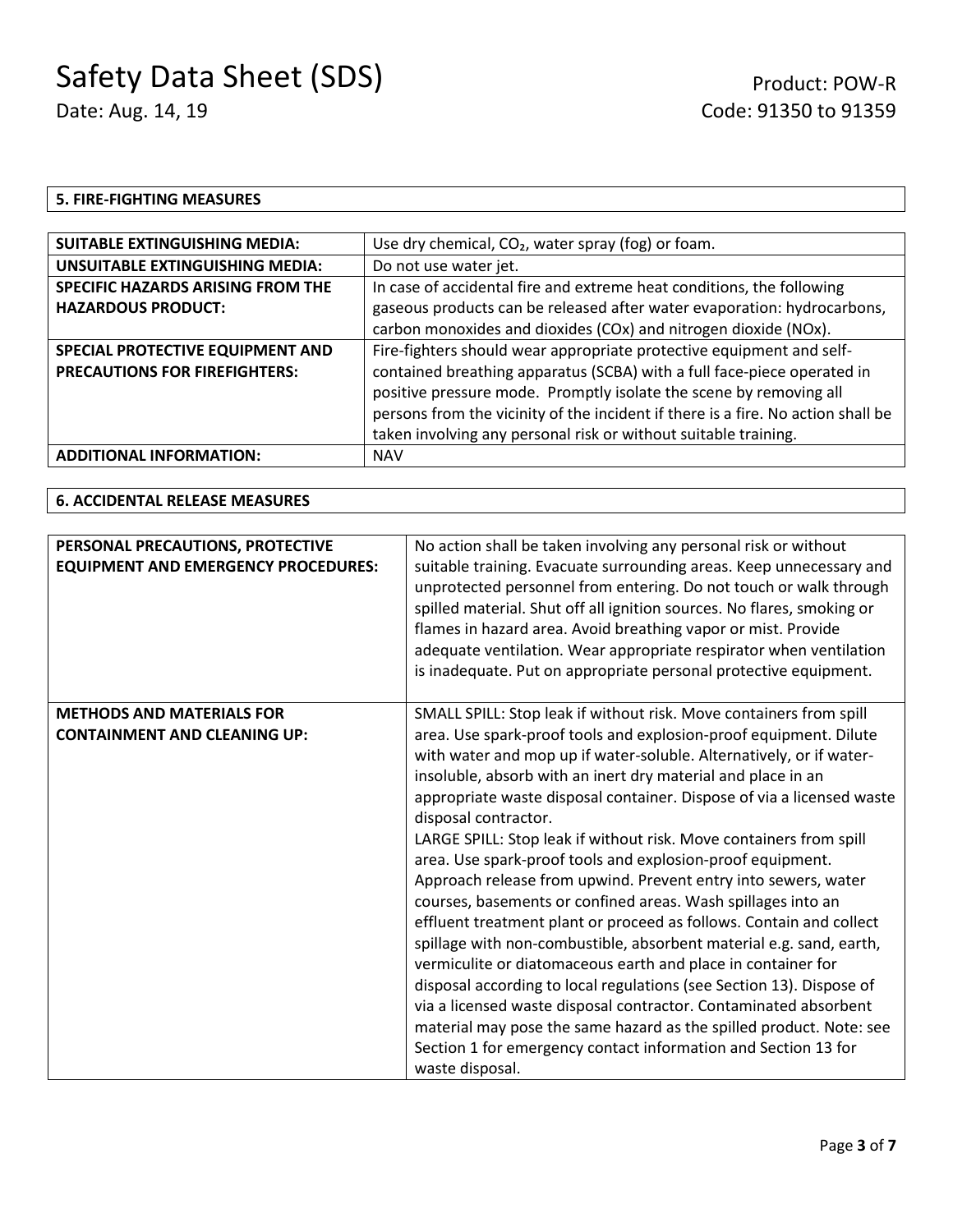#### **7. HANDLING AND STORAGE**

| <b>PRECAUTIONS FOR SAFE HANDLING:</b> | Put on appropriate personal protective equipment (see Section 8). Do not     |
|---------------------------------------|------------------------------------------------------------------------------|
|                                       | ingest. Avoid contact with eyes, skin and clothing. Avoid breathing vapor or |
|                                       | mist. Use only with adequate ventilation. Wear appropriate respirator        |
|                                       | when ventilation is inadequate. Do not enter storage areas and confined      |
|                                       | spaces unless adequately ventilated. Keep in the original container or an    |
|                                       | approved alternative made from a compatible material, kept tightly closed    |
|                                       | when not in use. Store and use away from heat, sparks, open flame or any     |
|                                       | other ignition source. Use explosion-proof electrical (ventilating, lighting |
|                                       | and material handling) equipment. Use only non-sparking tools. Take          |
|                                       | precautionary measures against electrostatic discharges. Empty containers    |
|                                       | retain product residue and can be hazardous. Do not reuse container.         |
| <b>CONDITIONS FOR SAFE STORAGE</b>    | Store in accordance with local regulations. Store in a segregated and        |
| INCLUDING INCOMPATIBLE MATERIAL:      | approved area. Store in original container protected from direct sunlight in |
|                                       | a dry, cool and well-ventilated area, away from incompatible materials (see  |
|                                       | Section 10) and food and drink. Store locked up. Eliminate all ignition      |
|                                       | sources. Separate from oxidizing materials. Keep container tightly closed    |
|                                       | and sealed until ready for use. Containers that have been opened must be     |
|                                       | carefully resealed and kept upright to prevent leakage. Do not store in      |
|                                       | unlabeled containers. Use appropriate containment to avoid                   |
|                                       | environmental contamination.                                                 |

#### **8. EXPOSURE CONTROLS / PERSONAL PROTECTION**

**CONTROL PARAMETERS, INCLUDING OCCUPATIONAL EXPOSURE GUIDELINES OR BIOLOGICAL EXPOSURE LIMITS AND THE SOURCE OF THOSE VALUES:**

| <b>APPROPRIATE ENGINEERING</b>        | Use only with adequate ventilation. Use process enclosures, local exhaust        |  |
|---------------------------------------|----------------------------------------------------------------------------------|--|
| <b>CONTROLS:</b>                      | ventilation or other engineering controls to keep worker exposure to             |  |
|                                       | airborne contaminants below any recommended or statutory limits. The             |  |
|                                       | engineering controls also need to keep gas, vapor or dust concentrations         |  |
|                                       | below any lower explosive limits. Use explosion-proof ventilation equipment.     |  |
| <b>INDIVIDUAL PROTECTION MEASURES</b> | Wash hands, forearms and face thoroughly after handling chemical products,       |  |
| (E.G. PERSONAL PROTECTIVE             | before eating, smoking and using the lavatory and at the end of the working      |  |
| <b>EQUIPMENT):</b>                    | period. Appropriate techniques should be used to remove potentially              |  |
|                                       | contaminated clothing. Wash contaminated clothing before reusing. Ensure         |  |
|                                       | that eyewash stations and safety showers are close to the workstation            |  |
|                                       | location.                                                                        |  |
|                                       | Breathing equipment: Based on the hazard and potential for exposure,             |  |
|                                       | select a respirator that meets the appropriate standard or certification.        |  |
|                                       | Respirators must be used according to a respiratory protection program to        |  |
|                                       | ensure proper fitting, training, and other important aspects of use.             |  |
|                                       | <b>Protection of hands:</b> Chemical-resistant, impervious gloves complying with |  |
|                                       | an approved standard should be worn at all times when handling chemical          |  |
|                                       | products if a risk assessment indicates this is necessary. Considering the       |  |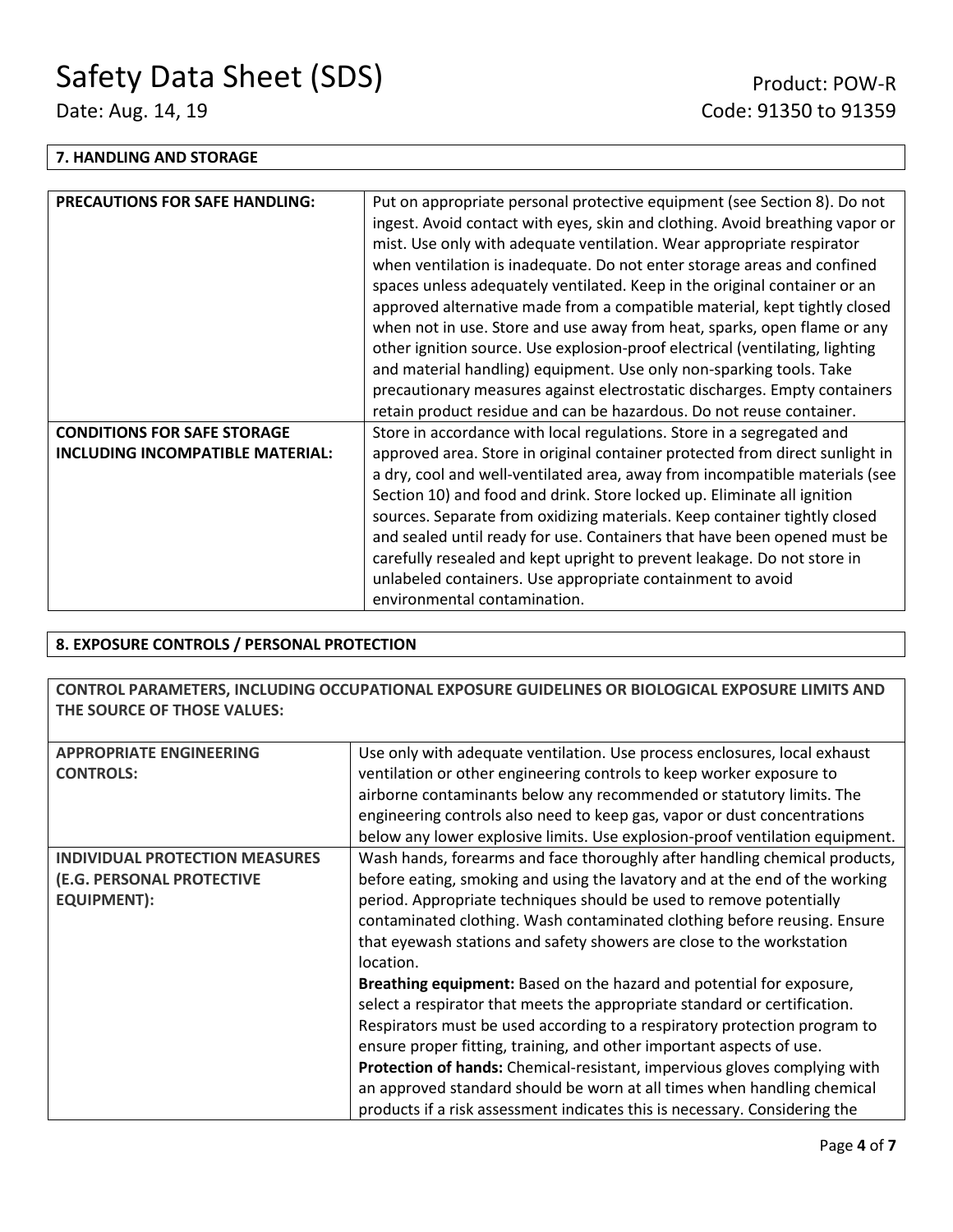Safety Data Sheet (SDS)<br>
Date: Aug. 14, 19<br>
Code: 91350 to 91359

### Code: 91350 to 91359

| parameters specified by the glove manufacturer, check during use that the<br>gloves are still retaining their protective properties. It should be noted that<br>the time to breakthrough for any glove material may be different for<br>different glove manufacturers. In the case of mixtures, consisting of several<br>substances, the protection time of the gloves cannot be accurately<br>estimated.                                      |
|------------------------------------------------------------------------------------------------------------------------------------------------------------------------------------------------------------------------------------------------------------------------------------------------------------------------------------------------------------------------------------------------------------------------------------------------|
| Eye protection: Safety eyewear complying with an approved standard should<br>be used when a risk assessment indicates this is necessary to avoid exposure<br>to liquid splashes, mists, gases or dusts. If contact is possible, the following<br>protection should be worn, unless the assessment indicates a higher degree<br>of protection: chemical splash goggles.                                                                         |
| Body protection: Personal protective equipment for the body should be<br>selected based on the task being performed and the risks involved and<br>should be approved by a specialist before handling this product. When there<br>is a risk of ignition from static electricity, wear antistatic protective clothing.<br>For the greatest protection from static discharges, clothing should include<br>anti-static overalls, boots and gloves. |

#### **9. PHYSICAL AND CHEMICAL PROPERTIES**

| <b>APPEARANCE</b>            | Red Liquid             | <b>PH</b>                    | 8.5               |
|------------------------------|------------------------|------------------------------|-------------------|
| <b>ODOUR</b>                 | Mint Odour             | <b>ODOUR THRESHOLD</b>       | <b>NAV</b>        |
| <b>MELTING POINT</b>         | <b>NAV</b>             | <b>FREEZING POINT</b>        | $-20^{\circ}$ C   |
| <b>INITIAL BOILING POINT</b> | $\sim$ 100 $\degree$ C | <b>FLASH POINT</b>           | <b>NAP</b>        |
| <b>EVAPORATION RATE</b>      | <b>NAV</b>             | <b>FLAMMABILITY</b>          | <b>NAV</b>        |
| <b>LOWER FLAMMABLE LIMIT</b> | <b>NAV</b>             | <b>UPPER FLAMMABLE LIMIT</b> | <b>NAV</b>        |
| <b>VAPOUR PRESSURE</b>       | <b>NAV</b>             | <b>VAPOUR DENSITY</b>        | <b>NAV</b>        |
| <b>RELATIVE DENSITY</b>      | 1.04                   | <b>SOLUBILITY</b>            | Complete in water |
| <b>PARTITION COEFFICIENT</b> | <b>NAV</b>             | <b>AUTO-IGNITION</b>         | <b>NAV</b>        |
|                              |                        | <b>TEMPERATURE</b>           |                   |
| <b>DECOMPOSITION</b>         | <b>NAV</b>             | <b>VISCOSITY</b>             | 500 cps           |
| <b>TEMPERATURE</b>           |                        |                              |                   |

#### **10. STABILITY AND REACTIVITY**

| <b>REACTIVITY:</b>                         | No specific test data related to reactivity available for this product or its<br>ingredients.                                                                                                                                               |
|--------------------------------------------|---------------------------------------------------------------------------------------------------------------------------------------------------------------------------------------------------------------------------------------------|
| <b>CHEMICAL STABILITY:</b>                 | The product is stable.                                                                                                                                                                                                                      |
| <b>POSSIBILITY OF HAZARDOUS REACTIONS:</b> | Under normal conditions of storage and use, hazardous reactions will not                                                                                                                                                                    |
|                                            | occur.                                                                                                                                                                                                                                      |
| <b>CONDITIONS TO AVOID:</b>                | Avoid all possible sources of ignition (spark or flame). Do not pressurize,<br>cut, weld, braze, solder, drill, grind or expose containers to heat or<br>sources of ignition. Do not allow vapor to accumulate in low or confined<br>areas. |
| <b>INCOMPATIBLE MATERIALS:</b>             | oxidizing materials                                                                                                                                                                                                                         |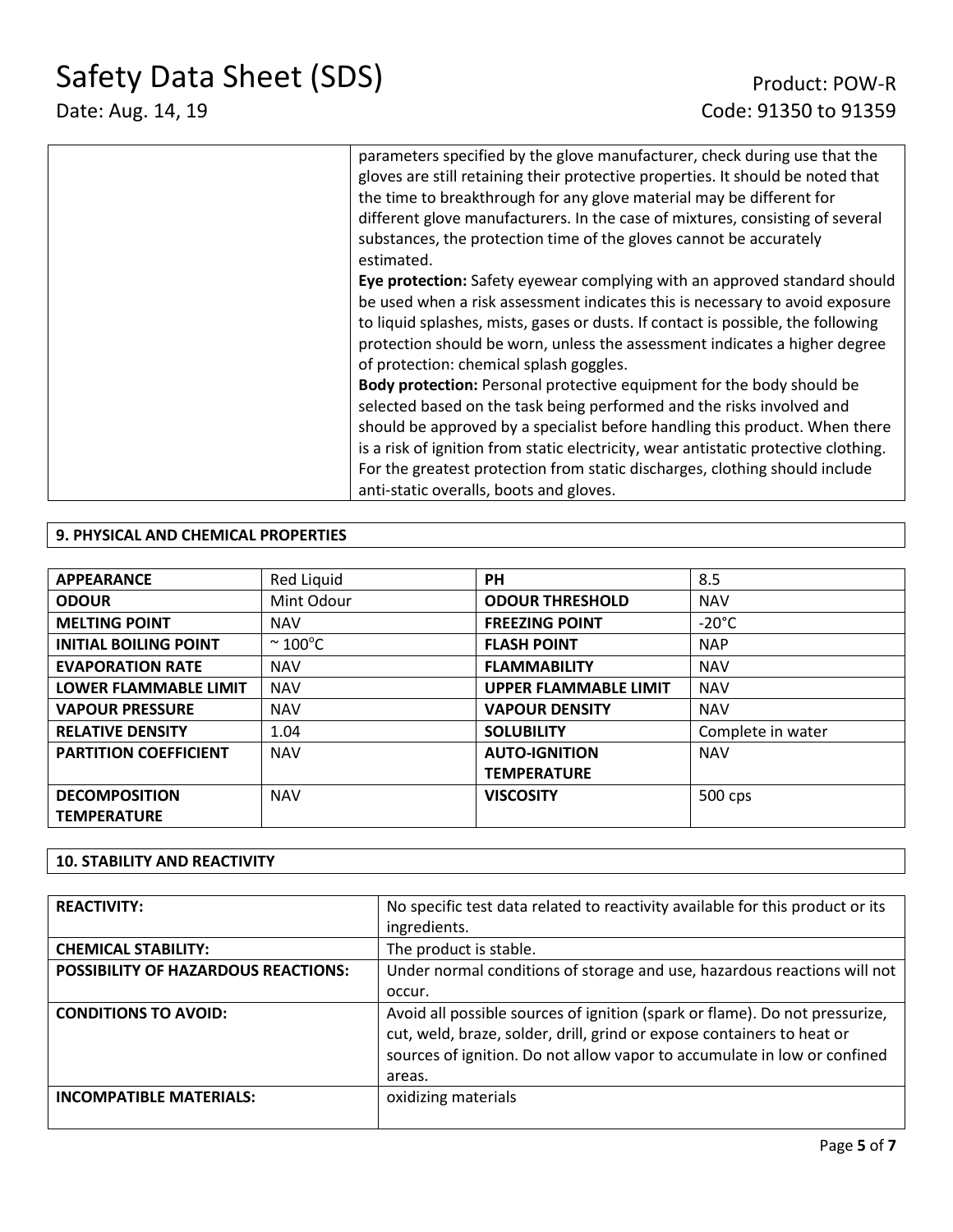# Safety Data Sheet (SDS)<br>
Date: Aug. 14, 19<br>
Code: 91350 to 91359

| <b>HAZARDOUS DECOMPOSITION PRODUCTS:</b>                                  |                                                                     | Under normal conditions of storage and use, hazardous decomposition                                      |                                                                                                       |
|---------------------------------------------------------------------------|---------------------------------------------------------------------|----------------------------------------------------------------------------------------------------------|-------------------------------------------------------------------------------------------------------|
|                                                                           | products should not be produced.                                    |                                                                                                          |                                                                                                       |
|                                                                           |                                                                     |                                                                                                          |                                                                                                       |
| <b>11. TOXICOLOGICAL INFORMATION</b>                                      |                                                                     |                                                                                                          |                                                                                                       |
|                                                                           |                                                                     |                                                                                                          |                                                                                                       |
| ROUTES OF ENTRY: Oral, Dermal, Inhalation.                                |                                                                     |                                                                                                          |                                                                                                       |
|                                                                           |                                                                     |                                                                                                          |                                                                                                       |
| Isopropyl Alcohol                                                         |                                                                     | LD50 (Oral)                                                                                              | 5,000 mg/kg (rat)                                                                                     |
|                                                                           |                                                                     | LD50 (Dermal)                                                                                            | 12,800 mg/kg (rabbit)                                                                                 |
|                                                                           |                                                                     | LC50 (Inhalation, 1 hr)                                                                                  | 45,248 ppm                                                                                            |
|                                                                           |                                                                     |                                                                                                          |                                                                                                       |
| Propylene Glycol                                                          |                                                                     | LD50                                                                                                     | 22,000 mg/kg (rat)                                                                                    |
|                                                                           |                                                                     |                                                                                                          |                                                                                                       |
|                                                                           |                                                                     | SYMPTOMS RELATED TO THE PHYSICAL, CHEMICAL AND TOXICOLOGICAL CHARACTERISTICS:                            |                                                                                                       |
| IF ON THE SKIN:                                                           |                                                                     |                                                                                                          | IRRITANT: Adverse symptoms may include the following: pain or irritation redness blistering           |
|                                                                           | may occur                                                           |                                                                                                          |                                                                                                       |
| IF ON THE EYE:                                                            |                                                                     | IRRITANT: Adverse symptoms may include the following: pain watering redness                              |                                                                                                       |
| <b>AFTER INGESTION:</b>                                                   | IRRITANT: Adverse symptoms may include the following: stomach pains |                                                                                                          |                                                                                                       |
| <b>SENSITIZATION:</b>                                                     | No sensitizing effects known                                        |                                                                                                          |                                                                                                       |
|                                                                           |                                                                     |                                                                                                          | DELAYED AND IMMEDIATE EFFECTS, AND CHRONIC EFFECTS FROM SHORT-TERM AND LONG-TERM EXPOSURE:            |
|                                                                           |                                                                     | Prolonged or frequent contact can cause eczema and inflammation of the skins as a results of degreasing. |                                                                                                       |
|                                                                           |                                                                     |                                                                                                          | ADDITIONAL TOXICOLOGICAL INFORMATION: The product shows the following dangers according to internally |
| approved calculation methods for preparations: Irritant                   |                                                                     |                                                                                                          |                                                                                                       |
| <b>CARCINOGENIC CATEGORIES:</b> None of the ingredients are listed        |                                                                     |                                                                                                          |                                                                                                       |
| General : No known significant effects or critical hazards.               |                                                                     |                                                                                                          |                                                                                                       |
| Carcinogenicity: No known significant effects or critical hazards.        |                                                                     |                                                                                                          |                                                                                                       |
| Mutagenicity: No known significant effects or critical hazards.           |                                                                     |                                                                                                          |                                                                                                       |
| Teratogenicity : No known significant effects or critical hazards.        |                                                                     |                                                                                                          |                                                                                                       |
| Developmental effects : No known significant effects or critical hazards. |                                                                     |                                                                                                          |                                                                                                       |
| Fertility effects : No known significant effects or critical hazards.     |                                                                     |                                                                                                          |                                                                                                       |
|                                                                           |                                                                     |                                                                                                          |                                                                                                       |
| <b>12. ECOLOGICAL INFORMATION</b>                                         |                                                                     |                                                                                                          |                                                                                                       |

| Chemical name / Nom du produit chimique | Means of exposure / Moyens<br>d'expositions        | Value / Valeur                               |
|-----------------------------------------|----------------------------------------------------|----------------------------------------------|
| Isopropyl alcohol                       | Acute LC50 1400000 to 1950000 μg/l<br>Marine water | Crustaceans -<br>Crangon crangon 48<br>hours |
|                                         | Acute LC50 4200 mg/l Fresh water                   | Fish - Rasbora<br>heteromorpha 96<br>hours   |
| Propylene Glycol                        | 48 h EC50 Daphnia: 18,340 mg/l                     |                                              |

| <b>ECOTOXICITY</b>                   | No further information available |
|--------------------------------------|----------------------------------|
| <b>PERSISTENCE AND DEGRADABILITY</b> | Not available.                   |